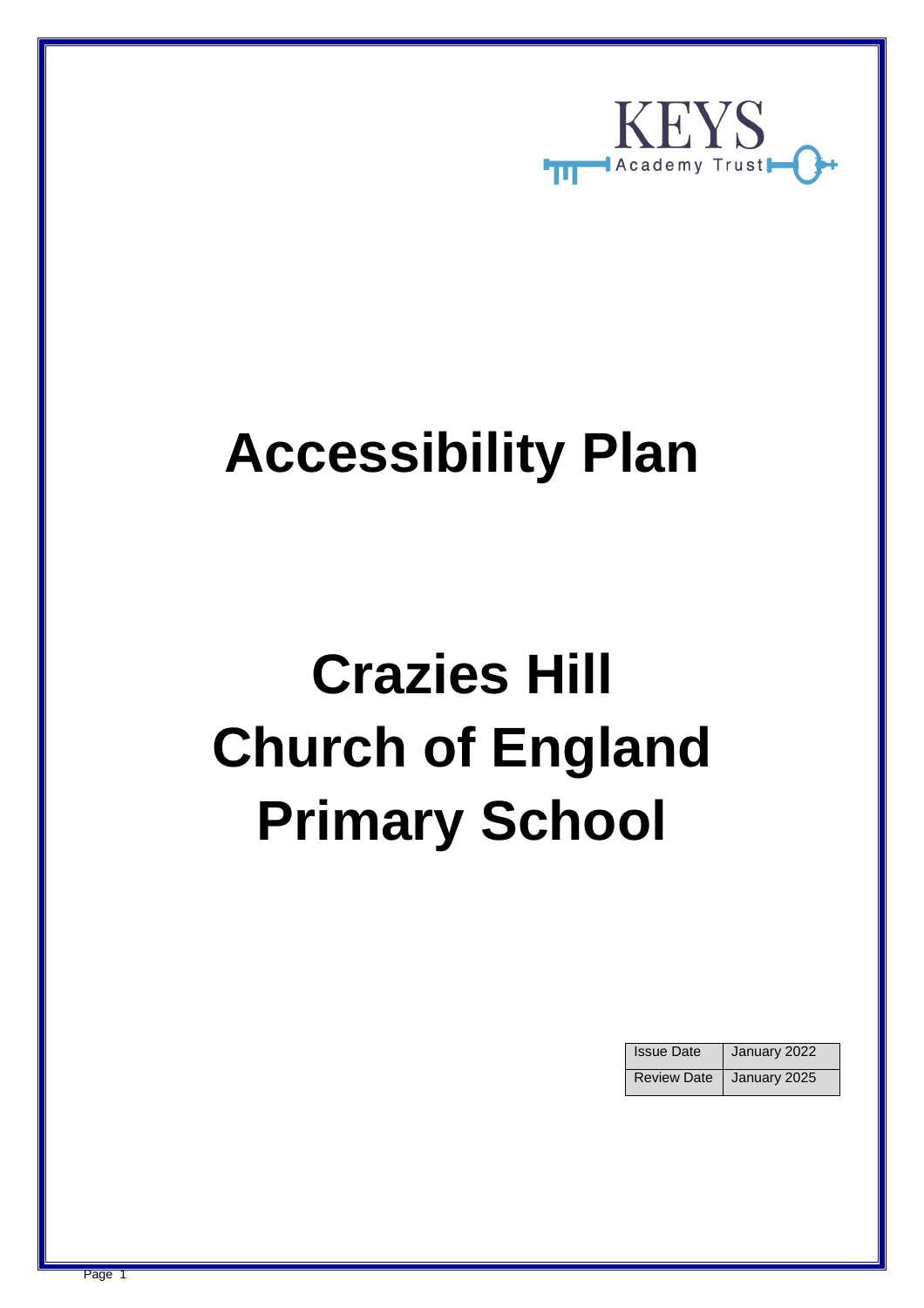### **Contents**

<span id="page-1-0"></span>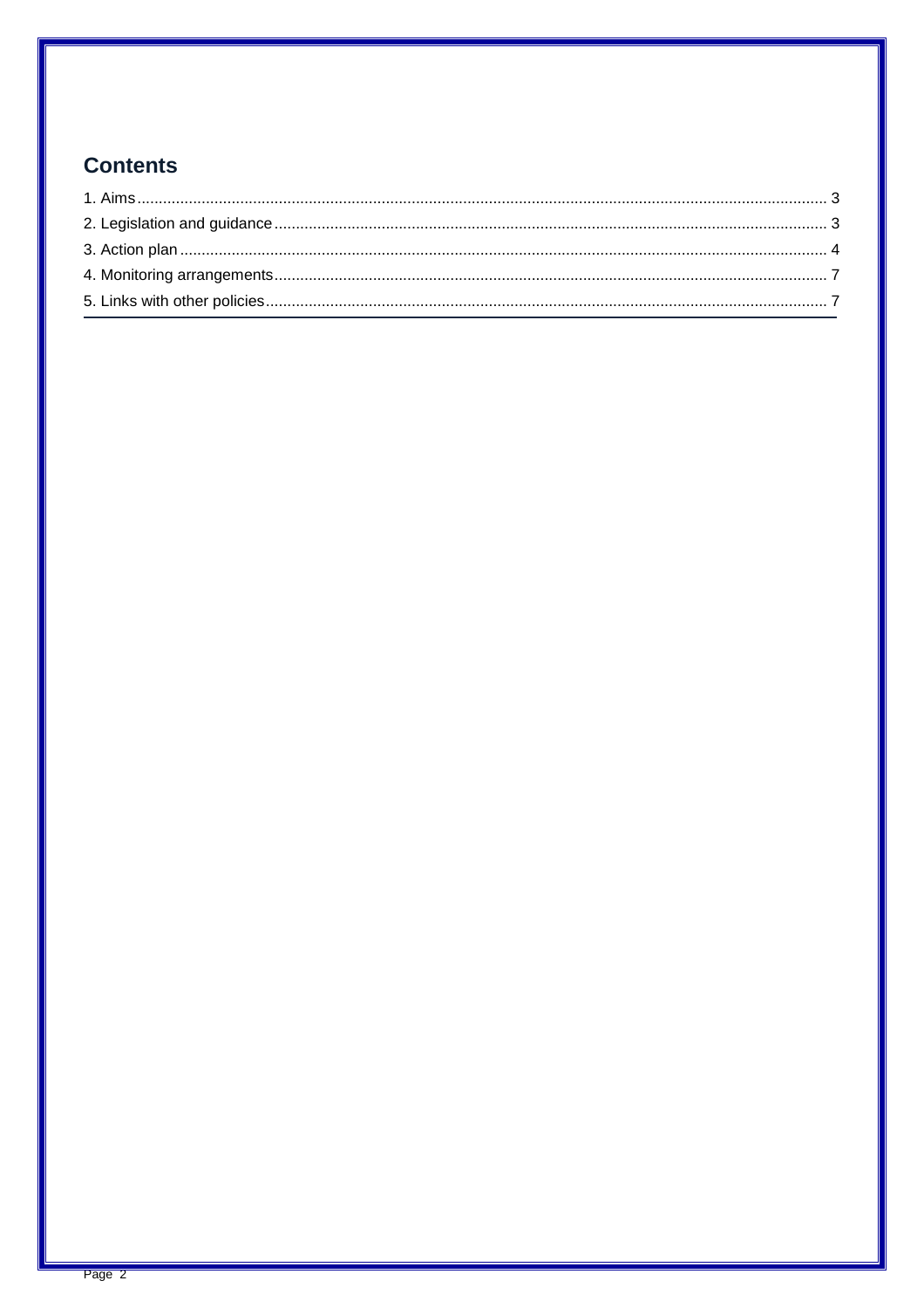#### **This is a Trust policy to be implemented by all schools within The Keys Academy Trust to ensure a consistent approach for all employees of the Trust.**

#### **1. Aims**

Our Trust and our schools are inclusive and welcome to all and aim to treat all its pupils and staff fairly and with respect. This involves providing access and opportunities for all pupils and staff without discrimination of any kind.

Explain your school's principles and values which relate to equality and inclusion here.

Schools are required under the Equality Act 2010 to have an accessibility plan. The purpose of the plan is to:

- Increase the extent to which disabled pupils can participate in the curriculum
- Improve the physical environment of the school to enable disabled pupils to take better advantage of education, benefits, facilities and services provided
- Improve the availability of accessible information to disabled pupils

The plan will be made available online on the school website, and paper copies are available upon request.

Our school is also committed to ensuring staff are trained in equality issues with reference to the Equality Act 2010, including understanding disability issues.

The school supports any available partnerships to develop and implement the plan including SEND Provision, Sensory Consortium, joint bids etc

Insert information relating to any local authority, trust or federation procedures here.

Our school's complaints procedure covers the accessibility plan. If you have any concerns relating to accessibility in school, the complaints procedure sets out the process for raising these concerns.

We have included a range of stakeholders in the development of this accessibility plan, including **[include as** appropriate: pupils, parents, staff and governors of the school].

#### <span id="page-2-0"></span>**2. Legislation and guidance**

This document meets the requirements of [schedule 10 of the Equality Act 2010](http://www.legislation.gov.uk/ukpga/2010/15/schedule/10) and the Department for Education (DfE) [guidance for schools on the Equality Act 2010.](https://www.gov.uk/government/publications/equality-act-2010-advice-for-schools)

The Equality Act 2010 defines an individual as disabled if they have a physical or mental impairment that has a 'substantial' and 'long-term' adverse effect on their ability to undertake normal day to day activities.

Under the [Special Educational Needs and Disability \(SEND\) Code of Practice,](https://www.gov.uk/government/publications/send-code-of-practice-0-to-25) 'long-term' is defined as 'a year or more' and 'substantial' is defined as 'more than minor or trivial'. The definition includes sensory impairments such as those affecting sight or hearing, and long-term health conditions such as asthma, diabetes, epilepsy and cancer.

Schools are required to make 'reasonable adjustments' for pupils with disabilities under the Equality Act 2010, to alleviate any substantial disadvantage that a disabled pupil faces in comparison with non-disabled pupils. This can include, for example, the provision of an auxiliary aid or adjustments to premises.

This policy complies with our funding agreement and articles of association.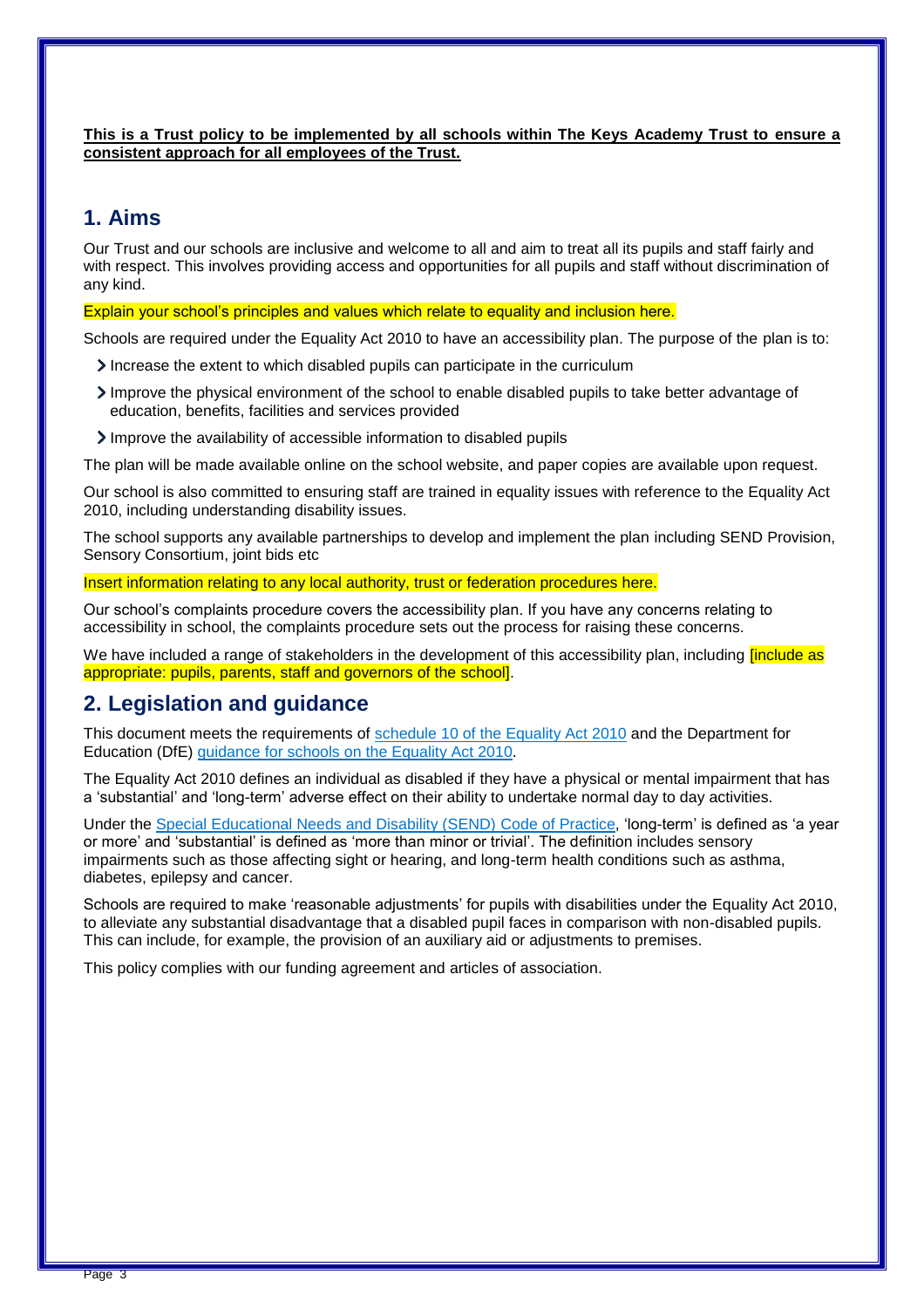#### **3. Action plan**

This action plan sets out the aims of our accessibility plan in accordance with the Equality Act 2010.

The information set out in the column of 'current good practice' are examples to guide your own analysis of your current practice. They are not a thorough representation of good practice - you will need to adapt it to suit your school's context.

<span id="page-3-0"></span>

| <b>AIM</b>                                                              | <b>CURRENT GOOD PRACTICE</b><br>Include established practice,<br>and practice under<br>development                                                                                                                                                                                                                                                                                                                                                                                                                                                                                                          | <b>OBJECTIVES</b><br>State short,<br>medium and long-<br>term objectives | <b>ACTIONS TO BE</b><br><b>TAKEN</b> | <b>PERSON</b><br><b>RESPONSIBLE</b> | DATE TO<br><b>COMPLETE</b><br><b>ACTIONS BY</b> | <b>SUCCESS</b><br><b>CRITERIA</b> |
|-------------------------------------------------------------------------|-------------------------------------------------------------------------------------------------------------------------------------------------------------------------------------------------------------------------------------------------------------------------------------------------------------------------------------------------------------------------------------------------------------------------------------------------------------------------------------------------------------------------------------------------------------------------------------------------------------|--------------------------------------------------------------------------|--------------------------------------|-------------------------------------|-------------------------------------------------|-----------------------------------|
| Increase access<br>to the curriculum<br>for pupils with a<br>disability | <b>Explain your school's</b><br>approach here. Examples:<br>• Our school offers a<br>differentiated curriculum<br>for all pupils<br>• We use resources tailored<br>to the needs of pupils who<br>require support to access<br>the curriculum<br>• Curriculum resources<br>include examples of<br>people with disabilities<br>• Curriculum progress is<br>tracked for all pupils,<br>including those with a<br>disability<br>• Targets are set effectively<br>and are appropriate for<br>pupils with additional<br>needs<br>• The curriculum is<br>reviewed to ensure it<br>meets the needs of all<br>pupils |                                                                          |                                      |                                     |                                                 |                                   |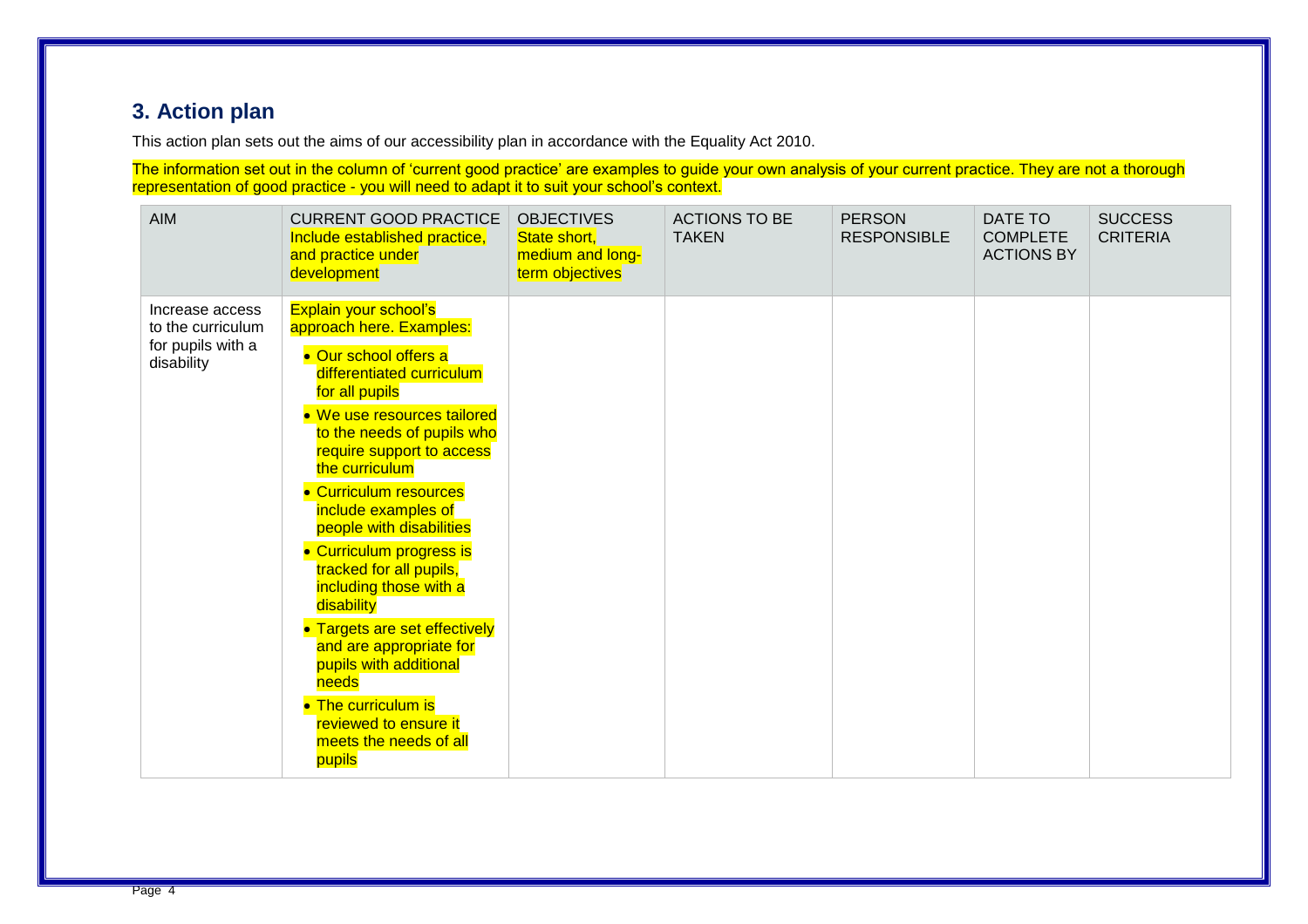| <b>AIM</b>                                                       | <b>CURRENT GOOD PRACTICE</b><br>Include established practice,<br>and practice under<br>development                        | <b>OBJECTIVES</b><br>State short,<br>medium and long-<br>term objectives | <b>ACTIONS TO BE</b><br><b>TAKEN</b> | <b>PERSON</b><br><b>RESPONSIBLE</b> | DATE TO<br><b>COMPLETE</b><br><b>ACTIONS BY</b> | <b>SUCCESS</b><br><b>CRITERIA</b> |
|------------------------------------------------------------------|---------------------------------------------------------------------------------------------------------------------------|--------------------------------------------------------------------------|--------------------------------------|-------------------------------------|-------------------------------------------------|-----------------------------------|
| Improve and<br>maintain access<br>to the physical<br>environment | <b>Explain your school's</b><br>approach here.<br>Example:                                                                |                                                                          |                                      |                                     |                                                 |                                   |
|                                                                  | The environment is adapted to<br>the needs of pupils as<br>required. This includes:                                       |                                                                          |                                      |                                     |                                                 |                                   |
|                                                                  | • Ramps<br>• Elevators<br>• Corridor width                                                                                |                                                                          |                                      |                                     |                                                 |                                   |
|                                                                  | • Disabled parking bays<br>• Disabled toilets and<br>changing facilities<br>• Library shelves at<br>wheelchair-accessible |                                                                          |                                      |                                     |                                                 |                                   |
|                                                                  | height                                                                                                                    |                                                                          |                                      |                                     |                                                 |                                   |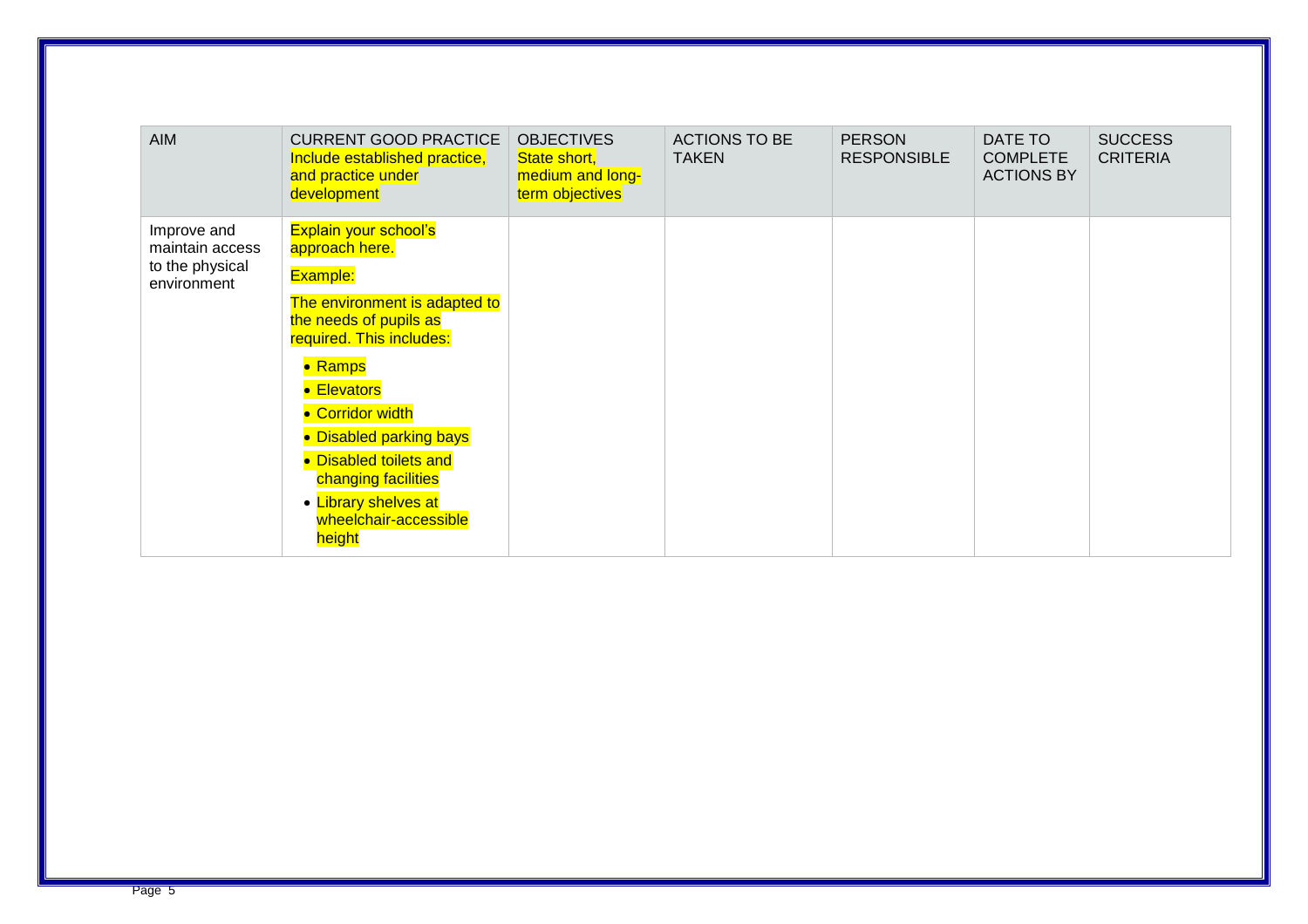| AIM                                                                         | <b>CURRENT GOOD PRACTICE</b><br>Include established practice,<br>and practice under<br>development                                                                                                                        | <b>OBJECTIVES</b><br>State short,<br>medium and long-<br>term objectives | <b>ACTIONS TO BE</b><br><b>TAKEN</b> | <b>PERSON</b><br><b>RESPONSIBLE</b> | DATE TO<br><b>COMPLETE</b><br><b>ACTIONS BY</b> | <b>SUCCESS</b><br><b>CRITERIA</b> |
|-----------------------------------------------------------------------------|---------------------------------------------------------------------------------------------------------------------------------------------------------------------------------------------------------------------------|--------------------------------------------------------------------------|--------------------------------------|-------------------------------------|-------------------------------------------------|-----------------------------------|
| Improve the<br>delivery of<br>information to<br>pupils with a<br>disability | <b>Explain your school's</b><br>approach here. Example:<br>Our school uses a range of<br>communication methods to<br>ensure information is<br>accessible. This includes:<br>• Internal signage<br>• Large print resources |                                                                          |                                      |                                     |                                                 |                                   |
|                                                                             | • Braille<br>• Induction loops<br>• Pictorial or symbolic<br>representations                                                                                                                                              |                                                                          |                                      |                                     |                                                 |                                   |